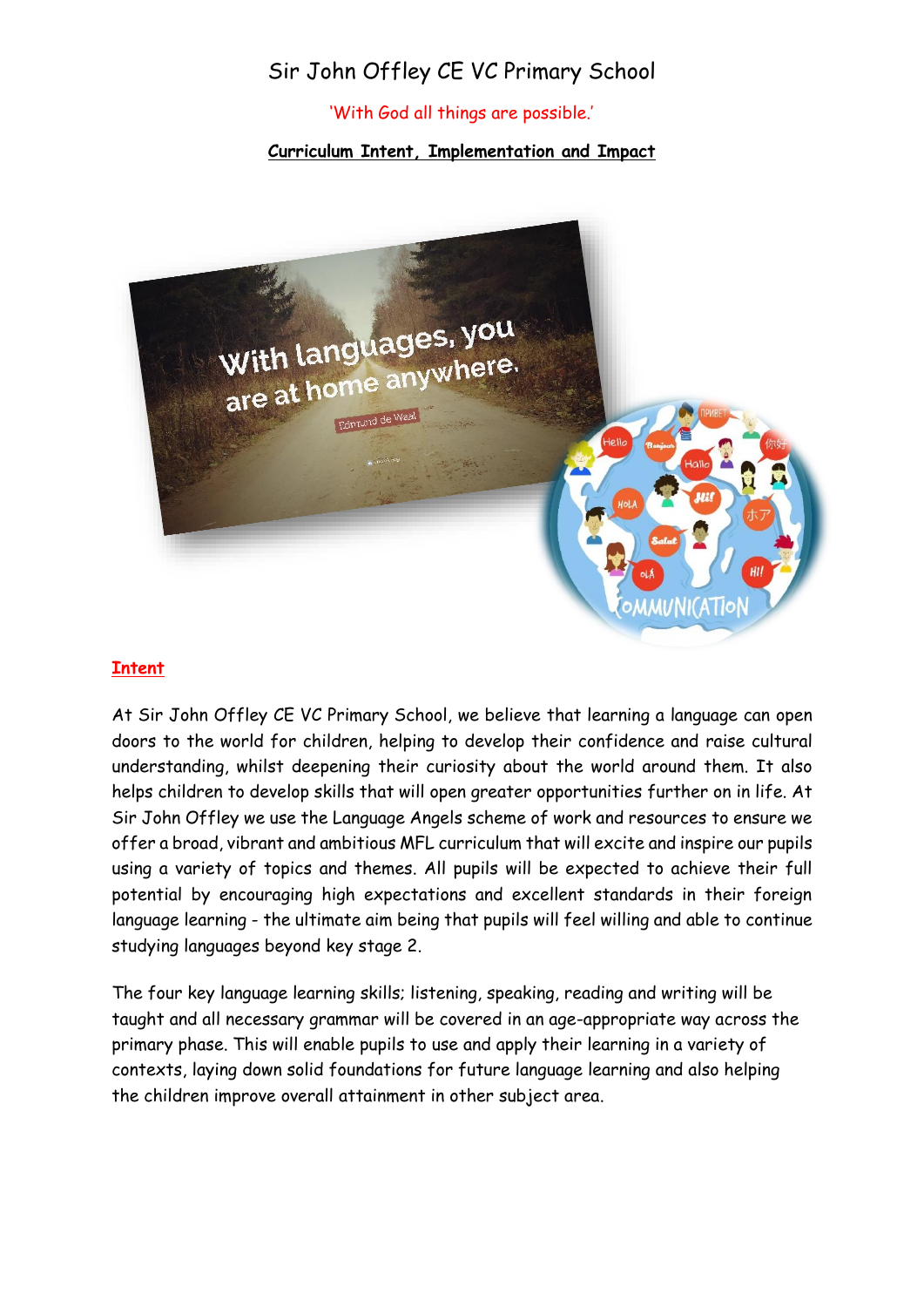# Sir John Offley CE VC Primary School

### 'With God all things are possible.'

#### **Curriculum Intent, Implementation and Impact**

### **Implementation**

- All classes will have access to a very high-quality foreign languages curriculum using the Language Angels scheme of work and resources. This will progressively develop pupil skills in foreign languages through regularly taught and wellplanned weekly lessons in Key Stage 2 which will focus on knowledge and skills in line with national DFE requirements.
- Children will progressively acquire, use and apply a growing bank of vocabulary, language skills and grammatical knowledge organised around age-appropriate topics and themes - building blocks of language into more complex, fluent and authentic language.
- Pupil learning and progressions will be assessed at regular intervals in line with school policy, assessing each language skills: speaking, listening, reading and writing.

In addition to following the lessons provided in the Language Angels scheme of work and resources, teachers are encouraged to also do some of the following:

- Foreign language celebration assemblies.
- Cookery sessions of traditional foods from the country of the language being studied.
- Weather forecasts based on maps from the country of the language being studied.
- Promote our love of languages outside of the classroom, for example learning and performing songs in a different language at key celebrations such as our Christmas Carol Concert.

## Impact

MFL at Sir John Offley CE VC Primary directs, drives and guarantees progressive learning and challenge. Units increase in level of challenge, stretch and linguistic and grammatical complexity as pupils move from Early Learning units through Intermediate